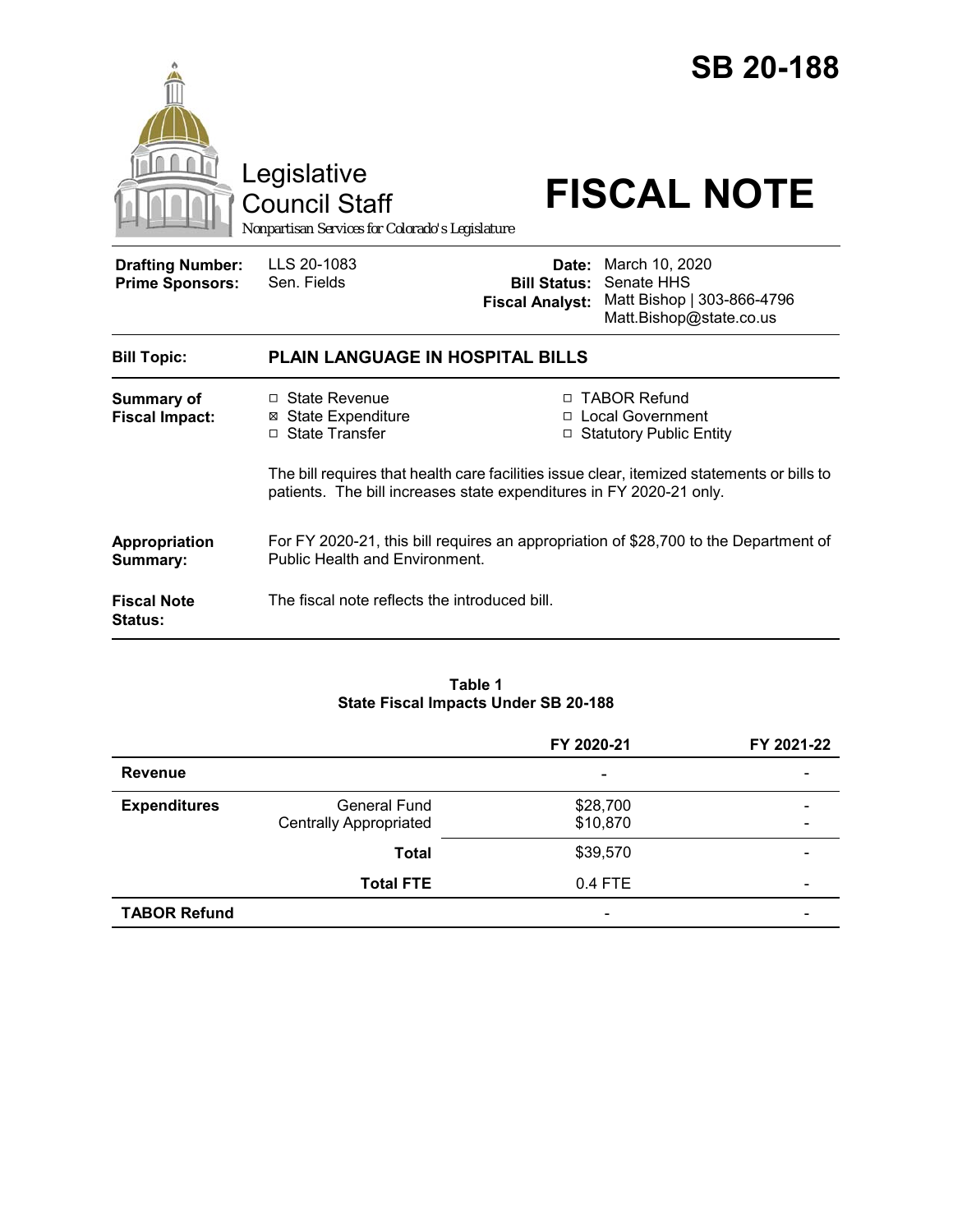March 10, 2020

# **Summary of Legislation**

The bill requires that health care facilities issue clear itemized statements or bills to patients beginning January 1, 2021. Specifically, these documents must:

- be issued within 30 days of a patient's discharge or within seven days of a written request;
- not describe a billed charge with only medical billing codes, drug codes, or general terms, such as "miscellaneous charges;"
- list specific services received and charges incurred;
- denote which charges are paid or outstanding, including the due date and amount expected from the patient;
- include services that may be billed separately;
- specifically identify types of therapy received; and
- display a telephone number for resolving billing disputes.

Health care facilities must also establish policies for responding to patients' questions regarding itemized statements or bills, and must respond to questions within seven days. They are prohibited from charging a patient for preparation of the itemized statements or bills.

The State Board of Health, in conjunction with the Commissioner of Insurance and the Division of Professions and Occupations in the Department of Regulatory Agencies, must adopt rules that specify the contents of these documents, a patient's rights and payment obligations, and disclosure requirements of health care facilities.

## **State Expenditures**

The bill increases state General Fund expenditures in the Department of Public Health and Environment by \$39,570 in FY 2020-21 only. Costs are listed in Table 2 and explained below.

|                                                       | FY 2020-21                    | FY 2021-22 |
|-------------------------------------------------------|-------------------------------|------------|
| Department of Public Health and<br><b>Environment</b> |                               |            |
| <b>Personal Services</b>                              | \$28,700                      |            |
| Centrally Appropriated Costs*                         | \$10,870                      |            |
| FTE - Personal Services                               | $0.4$ FTE                     |            |
|                                                       | <b>Total Cost</b><br>\$39,570 |            |
|                                                       | <b>Total FTE</b><br>0.4 FTE   |            |

**Table 2 Expenditures Under SB 20-188**

 *\* Centrally appropriated costs are not included in the bill's appropriation.*

**Personal Services.** The Department of Public Health and Environment requires 0.4 FTE to conduct the stakeholder process described in the bill to establish rules. The process is based on six meetings and associated administrative support, which will occur from August 2020 to December 2020.